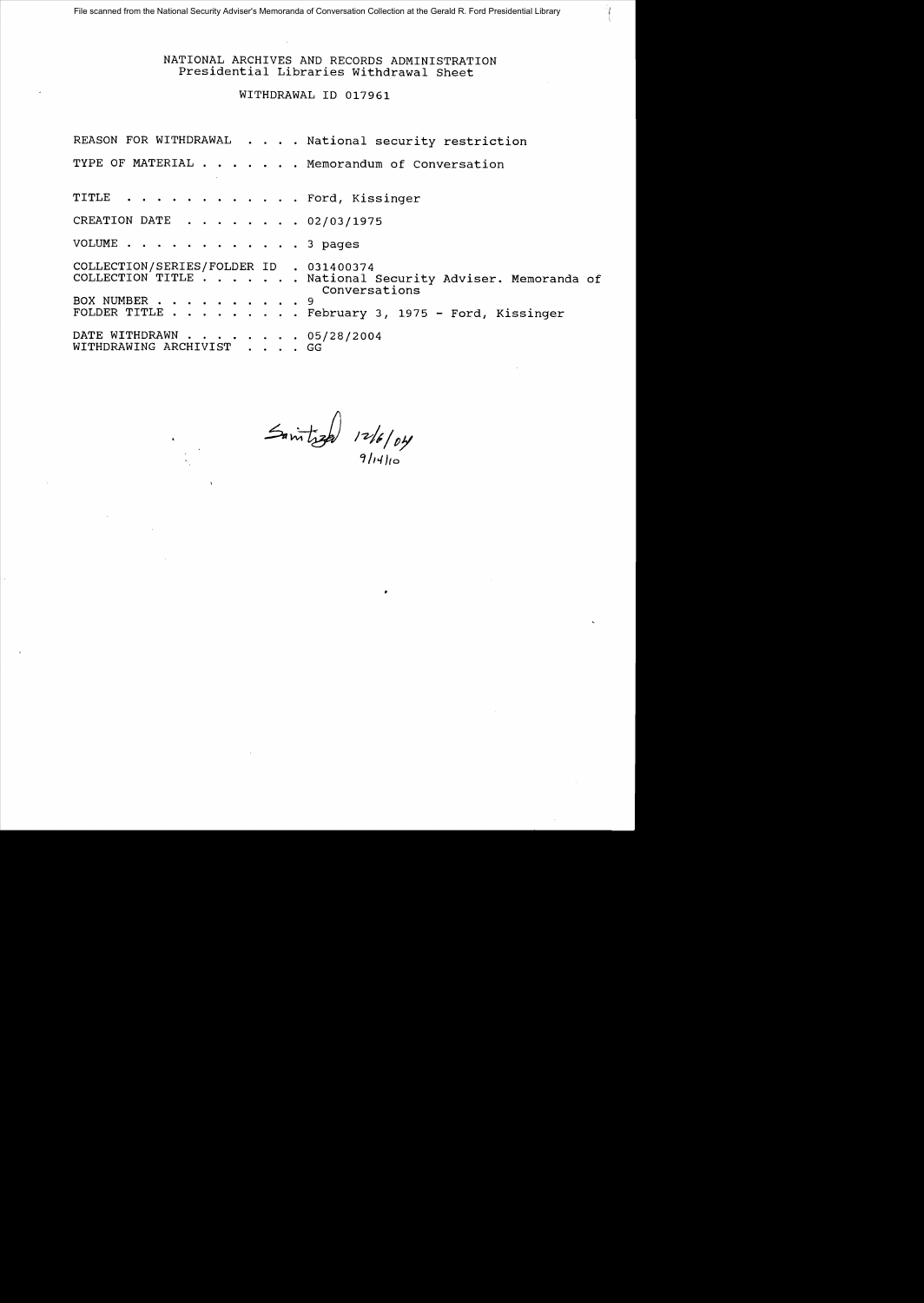MEMORANDUM

THE WHITE HOUSE WASHINGTON

SEGRET/NODIS/XGDS

**DECLASSIFIED w/ portions assumpted** EO. 12333 (approximately 8730 8.9) **MRD 10-112: F26** ptate her 3/10/04. CIA les 9/14/10 By dal NARA Date 12/16/10

MEMORANDUM OF CONVERSATION

PARTICIPANTS:

President Ford

Dr. Henry A. Kissinger, Secretary of State and Assistant to the President for National Security Affairs

Lt. General Brent Scowcroft, Deputy Assistant to the President for National Security Affairs

DATE & TIME:

Monday, February 3, 1975  $9:28 - 10:05$  a.m.

PLACE:

The Oval Office

Kissinger: On the Congressional delegation, should we go to the Speaker?

President: I would go to the Speaker and Mike to get it broader.

Kissinger: Humphrey thought we should go to Sparkman to have him go to the Speaker and Mike.

President: I see. But they must feel they are a part of it.

Kissinger: Yes, but Humphrey is worried that Mansfield is unbalanced on this. He was unfair on the CIA Committee.

Braden said they are coming after me on

Maybe you could call Albert to suggest that the Foreign Affairs Committee Chairman designate the committees.

President: I think Helms is going to come out okay. He has them offbalance with the threat to spill.

Kissinger: All the Soviet attaches in East Europe are going to Moscow. Hyland is convinced Brezhnev is in trouble. The manifestations will be

Casine CLASSIFIED BY HENRY B EXEMPT FROM GENERAL DECLASSIFICATION SCHEDULE OF EXECUTIVE ORDER 11652 EXEMPTION CATEGORY AUTOMATICALLY DECLASSIFIED

**EGREZ / NODIS / XGDS** 

FORD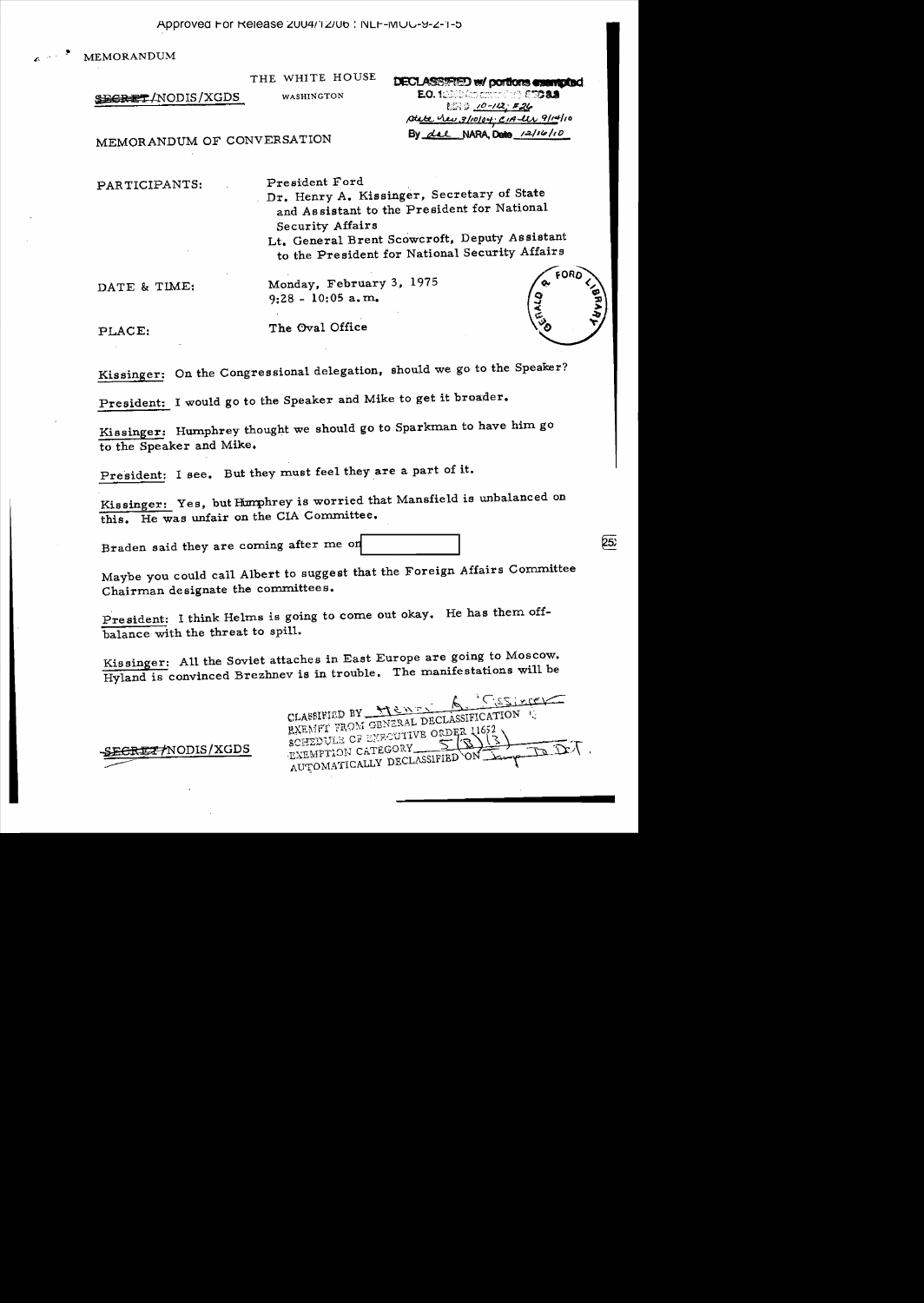**SECREE/NODIS/XGDS** 

 $-2-$ 

that they will be slightly warmer to the Europeans and tougher to us.

President: Is it partly his illness?

Kissinger: I think Vladivostok was a nail in the coffin. He gave major concessions and the American reaction hurt him. That, plus the Trade Bill, plus his illness has put him in trouble.

The treaty the Soviets tabled in Geneva contains all the things they dropped out in Vladivostok. Don't attach too much significance to it because it's for bargaining, but there is a slightly harder tone in most of their words and actions.

I am more and more convinced we have to pressure Israel. If we go to Geneva as total failures we will be in bad trouble, but Israel is more and more pushing for Geneva.

President: If we go without a success we will be impotent.

Kissinger: The Egyptians would have to bring more pressure on us, and the Europeans.

About Bhutto. He wants arms aid, at least for symbolic purposes. We will pay a price in India, but it is manageable if we say it is not designed to overturn the balance, unless they scream too loudly and then we will increase it.

President: Give me what India gets and what we would sell them.

Kissinger: It's about \$70-90 million. It also would allow Iran to give them arms.

[The Secretary described Congressional attitudes.]

There is no doubt that India will unleash its troops. They will scream and howl.

President: The Council of Churches will say we are entering the arms race.

Kissinger: Aid for Syria. Syria probably will object to \$25 million.

FGRET/NODIS/XGDS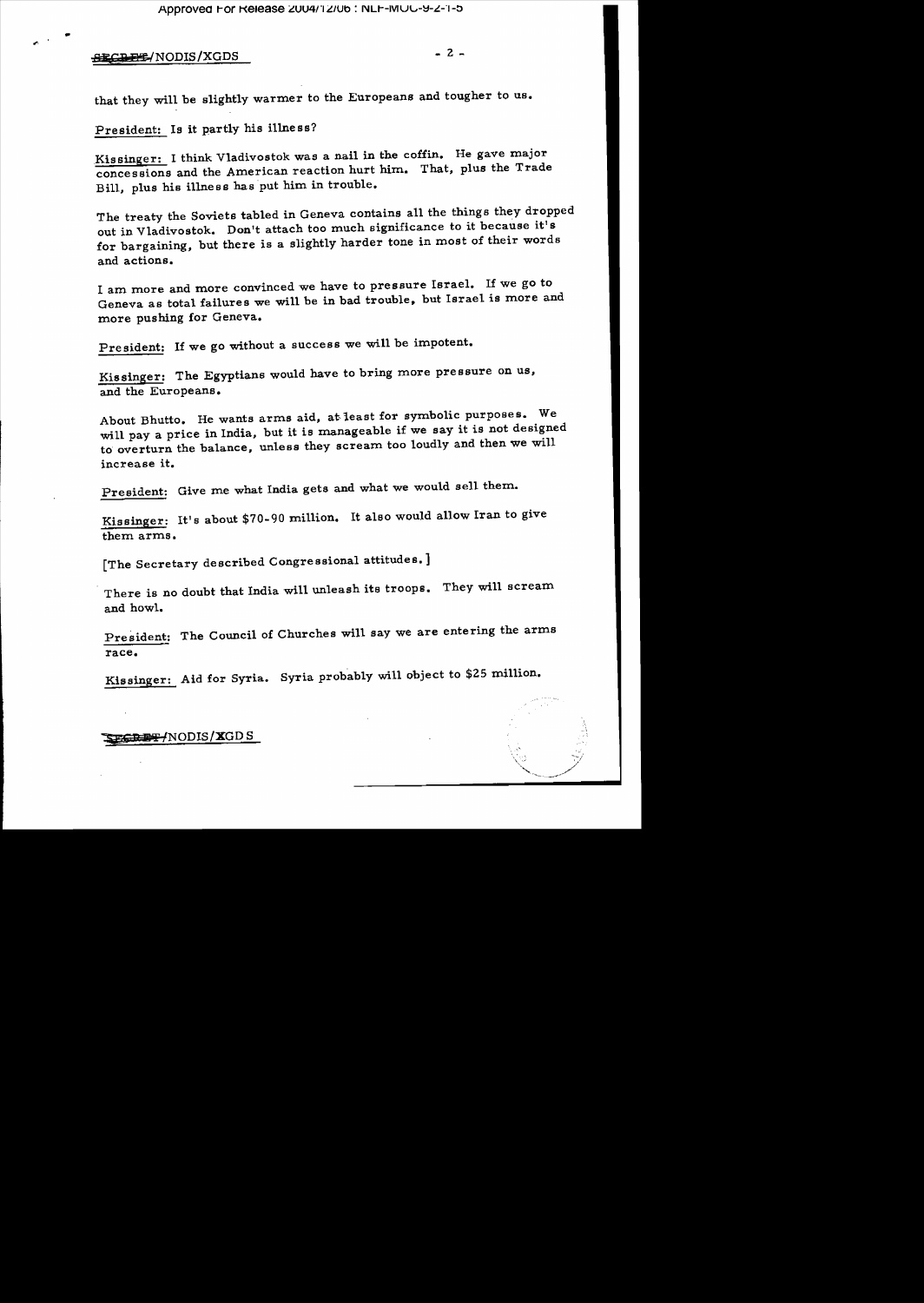Approved For Release 2004/12/06 : NLF-MOC-9-2-1-5

## SECRET/NODIS/XGDS

President: But that is just under the Continuing Resolution.

Kissinger: I would recommend...

-SECRETANODIS/XGDS